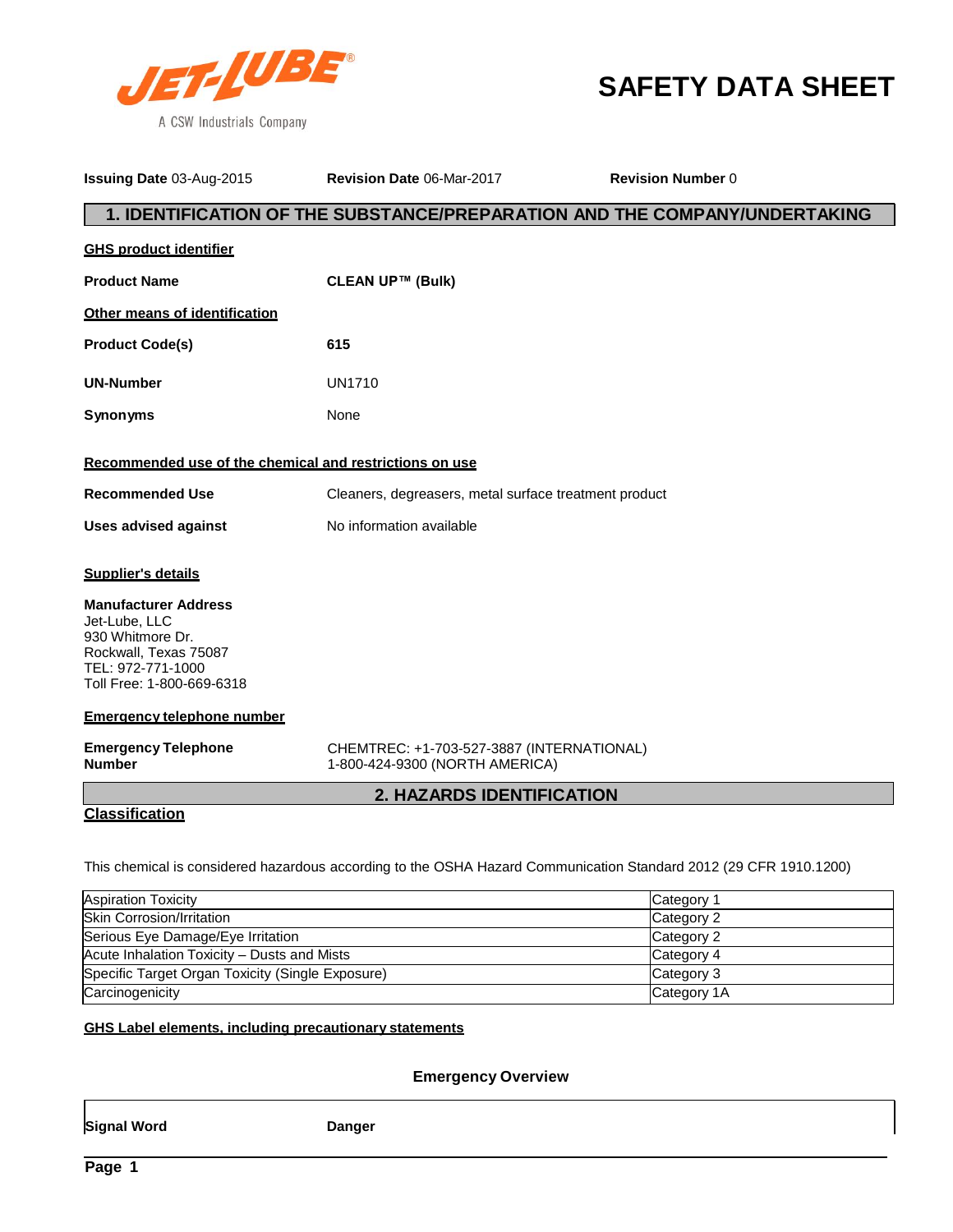#### **Hazard Statements**

• May be fatal if swallowed and enters airways • Causes skin irritation Causes serious eye irritation • Harmful if inhaled • May cause respiratory irritation. May cause drowsiness or dizziness May cause cancer • • Causes damage to organs through prolonged or repeated exposure. **Appearance** Clear water white **Physical State** Liquid. **Odor** Chlorinated

#### **Precautionary Statements**

#### **Prevention**

- Wash face, hands and any exposed skin thoroughly after handling.
- Avoid breathing dust/fume/gas/mist/vapors/spray.
- Contaminated work clothing should not be allowed out of the workplace.
- Keep away from heat/sparks/open flames/hot surfaces No smoking.
- Wear protective gloves/protective clothing/eye protection/face protection.

#### **General Advice**

• Specific treatment (see supplemental first aid instructions on this label)

#### **Eyes**

• IF IN EYES: Rinse cautiously with water for several minutes. Remove contact lenses, if present and easy to do. Continue rinsing.

• If eye irritation persists: Get medical advice/attention.

#### **Skin**

- IF ON SKIN: Wash with plenty of soap and water.
- Take off contaminated clothing and wash before reuse.
- If skin irritation or rash occurs: Get medical advice/attention.

#### **Ingestion**

- IF SWALLOWED: Immediately call a POISON CENTER or doctor/physician.
- Do NOT induce vomiting.

#### **Fire**

• In case of fire: Use CO2, dry chemical, or foam for extinction.

#### **Storage**

- Store locked up.
- Store in a well-ventilated place. Keep cool.

#### **Disposal**

• Dispose of contents/container to an approved waste disposal plant.

#### **Hazard Not Otherwise Classified (HNOC)**

#### Not applicable

#### **Other information**

Toxic to aquatic life with long lasting effects

0% of the mixture consists of ingredient(s) of unknown toxicity.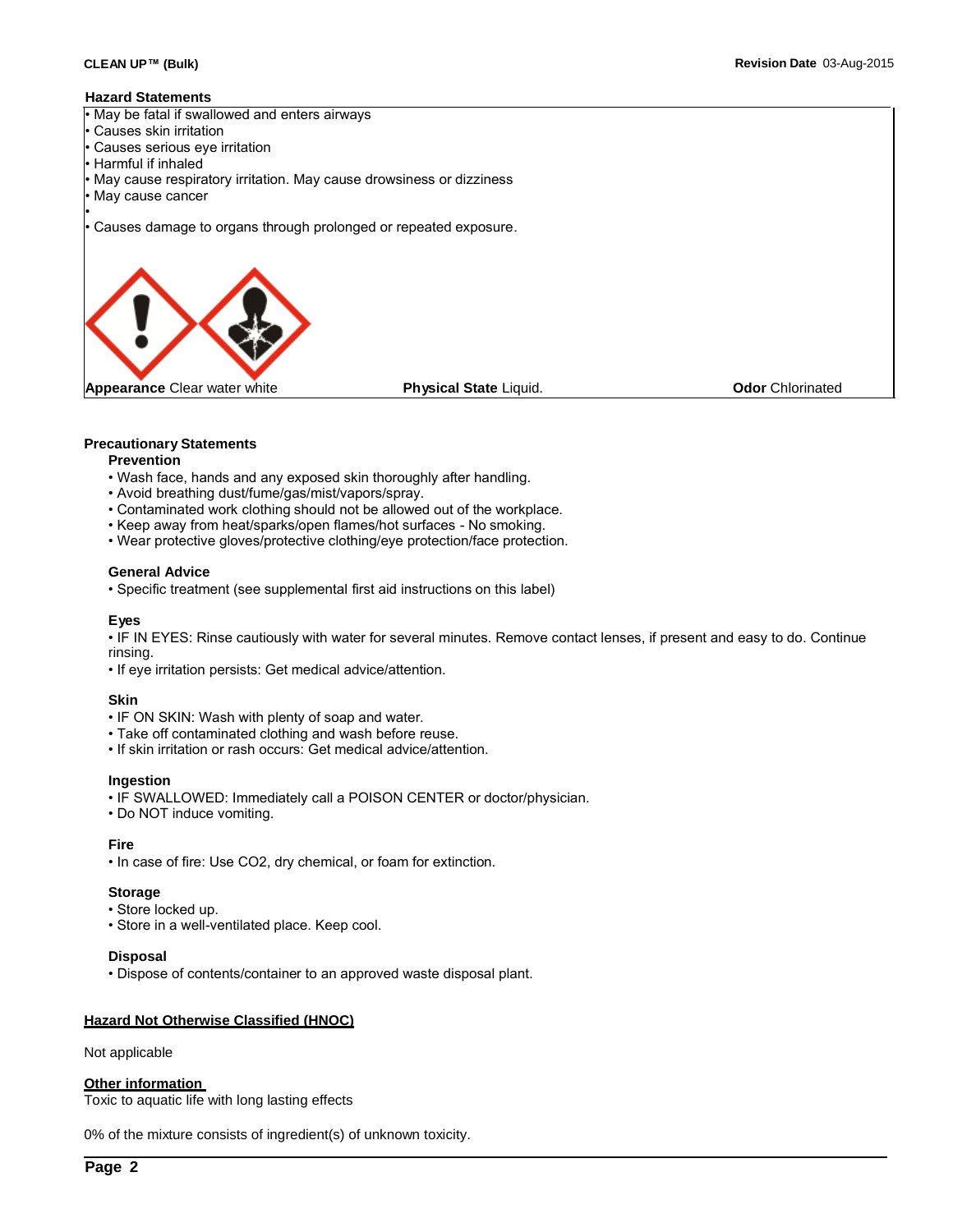### **3. COMPOSITION/INFORMATION ON INGREDIENTS**

| Name<br>hemica<br>.     | <b>S-No</b><br>. .                                       | $\cdot$ %<br>Weigh | secret<br>--- |
|-------------------------|----------------------------------------------------------|--------------------|---------------|
| วroethvlene<br>richlor. | - -<br>$^{\circ}$<br>. .<br>ฯ-เ<br>. .<br>$\cdot$<br>. . | 100<br>90-         |               |

*\*The exact percentage (concentration) of composition has been withheld as a trade secret.*

| <b>4. FIRST AID MEASURES</b>                                                         |                                                                                                                                                                          |  |  |
|--------------------------------------------------------------------------------------|--------------------------------------------------------------------------------------------------------------------------------------------------------------------------|--|--|
| Description of necessary first-aid measures<br><b>Eye Contact</b>                    | Rinse thoroughly with plenty of water, also under the eyelids. If symptoms persist, call a<br>physician.                                                                 |  |  |
| <b>Skin Contact</b>                                                                  | Wash off immediately with soap and plenty of water removing all contaminated clothes<br>and shoes. In the case of skin irritation or allergic reactions see a physician. |  |  |
| <b>Inhalation</b>                                                                    | Move to fresh air. If breathing is difficult, give oxygen. If symptoms persist, call a physician.                                                                        |  |  |
| Ingestion                                                                            | Do NOT induce vomiting. Drink plenty of water. Never give anything by mouth to an<br>unconscious person. If symptoms persist, call a physician.                          |  |  |
| <b>Protection of First-aiders</b>                                                    | Use personal protective equipment. Avoid contact with skin, eyes and clothing.                                                                                           |  |  |
| Most important symptoms/effects, acute and delayed                                   |                                                                                                                                                                          |  |  |
| <b>Most Important Symptoms/Effects</b>                                               | Aspiration into lungs can produce severe lung damage. Eye irritation/reactions.<br>Skin irritation.                                                                      |  |  |
| Indication of immediate medical attention and special treatment needed. if necessary |                                                                                                                                                                          |  |  |
| <b>Notes to Physician</b>                                                            | Treat symptomatically.                                                                                                                                                   |  |  |
| <b>5. FIRE-FIGHTING MEASURES</b>                                                     |                                                                                                                                                                          |  |  |
|                                                                                      |                                                                                                                                                                          |  |  |

#### **Suitable Extinguishing Media**

Use extinguishing measures that are appropriate to local circumstances and the surrounding environment. Move containers from fire area if you can do it without risk.

**Unsuitable Extinguishing Media** No information available.

#### **Specific Hazards Arising from the Chemical**

Combustible material. Vapors may travel to source of ignition and flash back.

| <b>Explosion Data</b>                   |       |
|-----------------------------------------|-------|
| <b>Sensitivity to Mechanical Impact</b> | None. |
| <b>Sensitivity to Static Discharge</b>  | Yes.  |

#### **Protective Equipment and Precautions for Firefighters**

As in any fire, wear self-contained breathing apparatus pressure-demand, MSHA/NIOSH (approved or equivalent) and full protective gear.

## **6. ACCIDENTAL RELEASE MEASURES**

#### **Personal precautions, protective equipment and emergency procedures**

**Personal Precautions** Remove all sources of ignition. Avoid contact with skin, eyes and clothing. Use personal protective equipment. Ensure adequate ventilation.

#### **Environmental Precautions**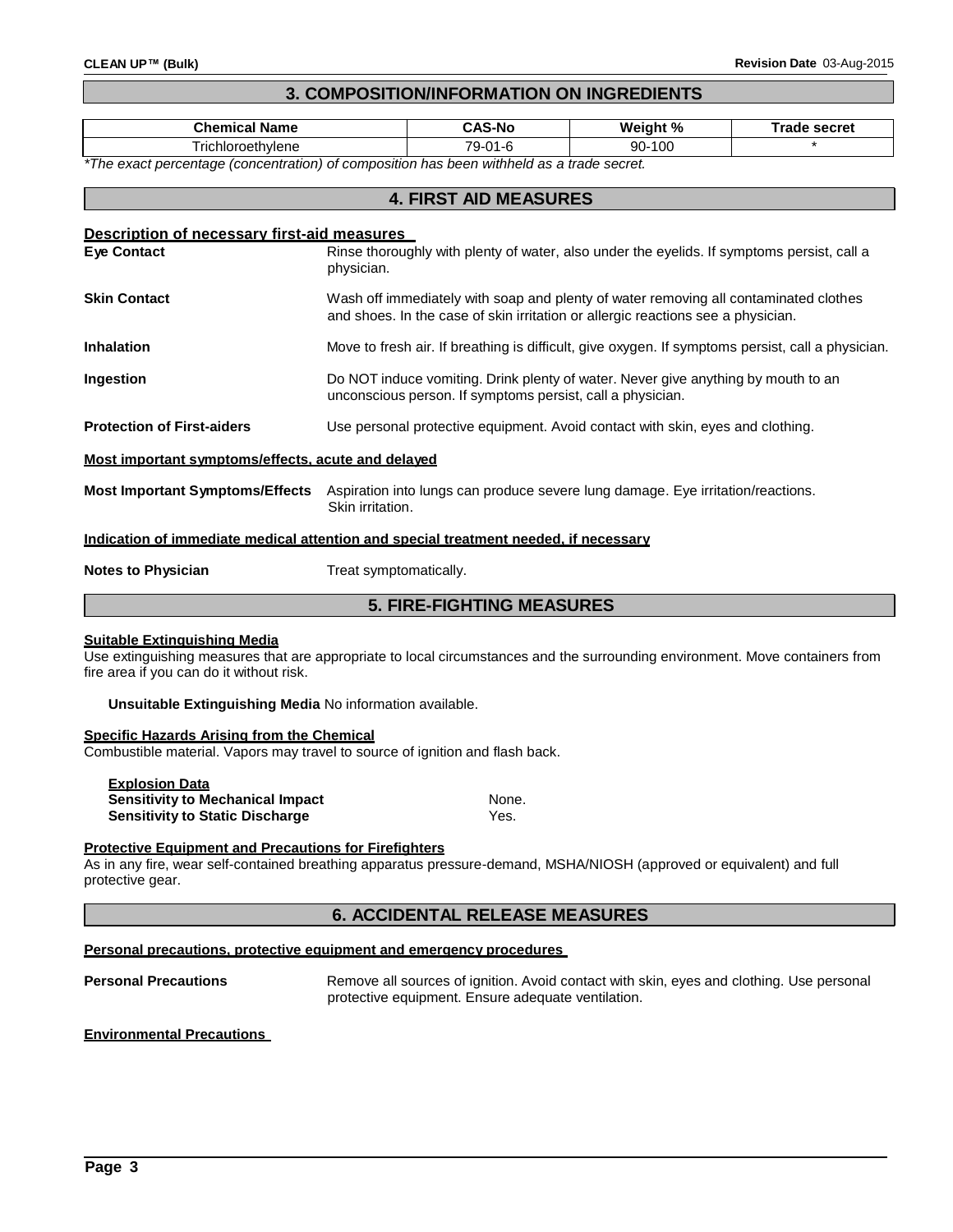| <b>Environmental Precautions</b>                             | Local authorities should be advised if significant spillages cannot be contained.                                                                                                                                                                                                                                                                                                                                                                        |  |
|--------------------------------------------------------------|----------------------------------------------------------------------------------------------------------------------------------------------------------------------------------------------------------------------------------------------------------------------------------------------------------------------------------------------------------------------------------------------------------------------------------------------------------|--|
| Methods and materials for containment and cleaning up        |                                                                                                                                                                                                                                                                                                                                                                                                                                                          |  |
| <b>Methods for Containment</b>                               | Prevent further leakage or spillage if safe to do so. Dike to collect large liquid spills.                                                                                                                                                                                                                                                                                                                                                               |  |
| <b>Methods for Cleaning Up</b>                               | Soak up with inert absorbent material. Pick up and transfer to properly labeled containers.                                                                                                                                                                                                                                                                                                                                                              |  |
|                                                              | <b>7. HANDLING AND STORAGE</b>                                                                                                                                                                                                                                                                                                                                                                                                                           |  |
| <b>Precautions for safe handling</b>                         |                                                                                                                                                                                                                                                                                                                                                                                                                                                          |  |
| <b>Handling</b>                                              | Remove all sources of ignition. Handle in accordance with good industrial hygiene and<br>safety practice. Use only in area provided with appropriate exhaust ventilation. In case of<br>insufficient ventilation, wear suitable respiratory equipment. Avoid contact with skin, eyes<br>and clothing. Wear personal protective equipment. Do not take internally. Do not eat, drink<br>or smoke when using this product. Wash thoroughly after handling. |  |
| Conditions for safe storage, including any incompatibilities |                                                                                                                                                                                                                                                                                                                                                                                                                                                          |  |
| <b>Storage</b>                                               | Keep container tightly closed in a dry and well-ventilated place. Keep in properly labeled<br>containers. Keep away from incompatible materials.                                                                                                                                                                                                                                                                                                         |  |
| <b>Incompatible Products</b>                                 | Strong oxidizing agents.                                                                                                                                                                                                                                                                                                                                                                                                                                 |  |

## **8. EXPOSURE CONTROLS / PERSONAL PROTECTION**

## **Control parameters**

#### **Exposure Guidelines**

| <b>Chemical Name</b>                                                  | <b>ACGIH TLV</b>                                                                    | <b>OSHA PEL</b>                                                                             | <b>NIOSH IDLH</b>                                                                        |
|-----------------------------------------------------------------------|-------------------------------------------------------------------------------------|---------------------------------------------------------------------------------------------|------------------------------------------------------------------------------------------|
| Trichloroethylene                                                     | STEL: 25 ppm                                                                        | TWA: 100 ppm (vacated)                                                                      | <b>IDLH: 1000 ppm</b>                                                                    |
| 79-01-6                                                               | TWA: 10 ppm                                                                         | TWA: 50 ppm (vacated)                                                                       |                                                                                          |
|                                                                       |                                                                                     | TWA: $270 \,\mathrm{mg/m^3}$ (vacated)                                                      |                                                                                          |
|                                                                       |                                                                                     | STEL: 200 ppm (vacated)                                                                     |                                                                                          |
|                                                                       |                                                                                     | STEL: 1080 mg/m <sup>3</sup>                                                                |                                                                                          |
|                                                                       |                                                                                     | Ceiling: 200 ppm                                                                            |                                                                                          |
| Appropriate engineering controls                                      |                                                                                     |                                                                                             |                                                                                          |
| <b>Engineering Measures</b>                                           | Showers                                                                             |                                                                                             |                                                                                          |
|                                                                       | Eyewash stations                                                                    |                                                                                             |                                                                                          |
|                                                                       | <b>Ventilation systems</b>                                                          |                                                                                             |                                                                                          |
|                                                                       |                                                                                     |                                                                                             |                                                                                          |
| Individual protection measures, such as personal protective equipment |                                                                                     |                                                                                             |                                                                                          |
| <b>Eye/Face Protection</b>                                            | Safety glasses with side-shields.                                                   |                                                                                             |                                                                                          |
| <b>Skin and Body Protection</b>                                       | Long sleeved clothing. Protective gloves. Please observe the instructions regarding |                                                                                             |                                                                                          |
|                                                                       |                                                                                     | permeability and breakthrough time which are provided by the supplier of the gloves. Also   |                                                                                          |
|                                                                       |                                                                                     | take into consideration the specific local conditions under which the product is used, such |                                                                                          |
|                                                                       | as the danger of cuts, abrasion.                                                    |                                                                                             |                                                                                          |
| <b>Respiratory Protection</b>                                         |                                                                                     | No protective equipment is needed under normal use conditions. If exposure limits are       |                                                                                          |
|                                                                       |                                                                                     |                                                                                             | exceeded or irritation is experienced, NIOSH/MSHA approved respiratory protection should |
|                                                                       | be worn.                                                                            |                                                                                             |                                                                                          |
|                                                                       |                                                                                     |                                                                                             |                                                                                          |
| <b>Hygiene Measures</b>                                               |                                                                                     | Handle in accordance with good industrial hygiene and safety practice.                      |                                                                                          |
|                                                                       |                                                                                     |                                                                                             |                                                                                          |
|                                                                       | 9. PHYSICAL AND CHEMICAL PROPERTIES                                                 |                                                                                             |                                                                                          |
|                                                                       |                                                                                     |                                                                                             |                                                                                          |

## **Information on basic physical and chemical properties**

| <b>Physical State</b> | Liquid      | Appearance            | Clear water white        |
|-----------------------|-------------|-----------------------|--------------------------|
| Odor                  | Chlorinated | <b>Odor Threshold</b> | No information available |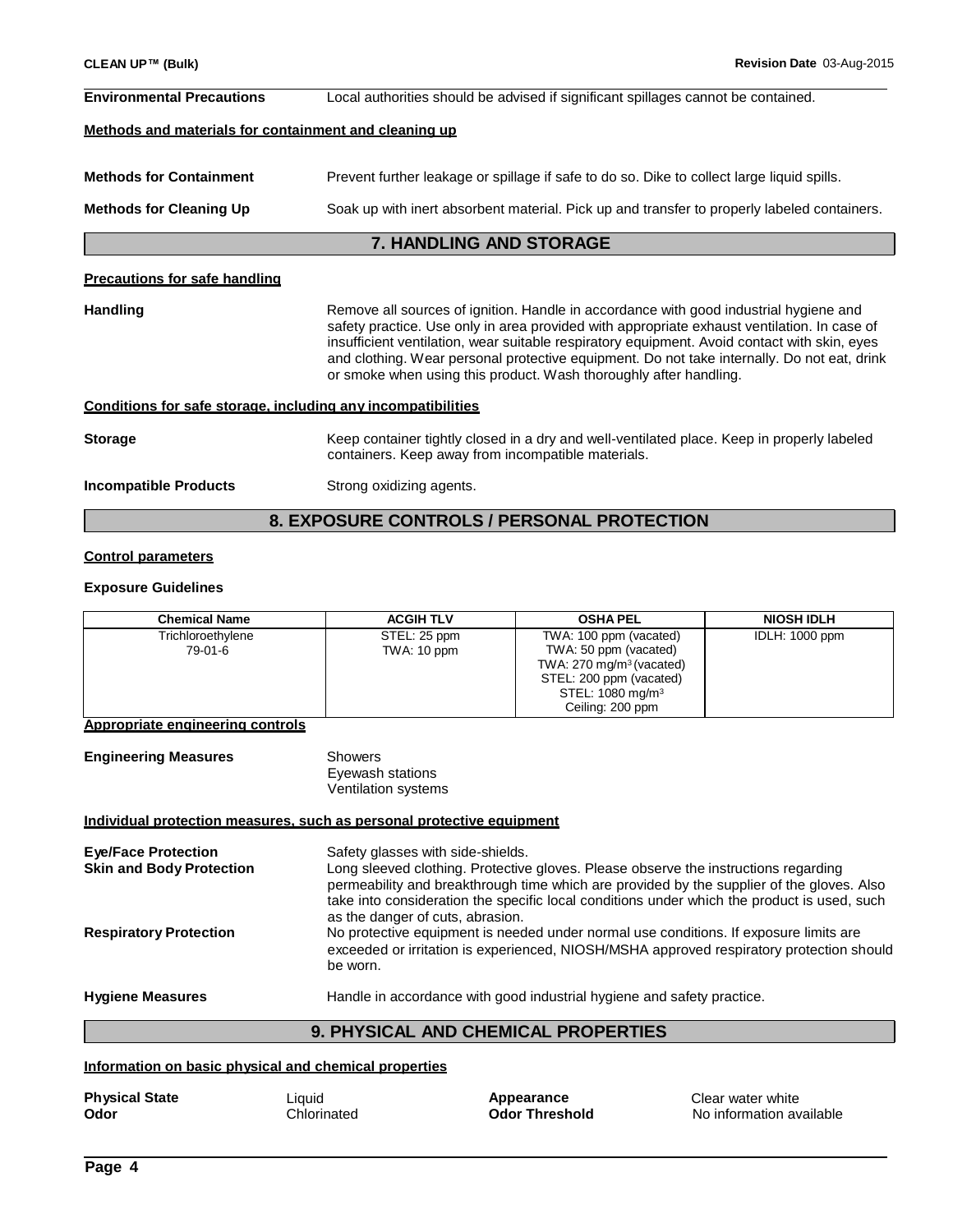| <b>Property</b>                                         | Values              |
|---------------------------------------------------------|---------------------|
| рH                                                      | No data available   |
| <b>Melting Point/Range</b>                              | No data available   |
| <b>Boiling Point/Boiling Range</b>                      | >86 °C              |
| <b>Flash Point</b>                                      | $>$ 537 °C          |
| <b>Evaporation rate</b>                                 | No data available   |
| Flammability (solid, gas)                               | No data available   |
| <b>Flammability Limits in Air</b>                       |                     |
| upper flammability limit                                | No data available   |
| lower flammability limit                                | No data available   |
| <b>Vapor Pressure</b>                                   | No data available   |
| <b>Vapor Density</b>                                    | No data available   |
| <b>Specific Gravity</b>                                 | 1.46                |
| <b>Water Solubility</b>                                 | Negligible          |
| Solubility in other solvents                            | Completely soluble. |
| Partition coefficient: n-octanol/waterNo data available |                     |
| <b>Autoignition Temperature</b>                         | No data available   |
| <b>Decomposition Temperature</b>                        | No data available   |
| Viscosity                                               | < 1.9 cSt (@ 40°C)  |
| <b>Flammable Properties</b>                             | Not flammable       |
|                                                         |                     |
| <b>Explosive Properties</b>                             | No data available   |
| <b>Oxidizing Properties</b>                             | No data available   |
|                                                         |                     |
| <b>Other information</b>                                |                     |
| <b>VOC Content (%)</b>                                  | 100                 |
| VOC (g/l)                                               | 1460.0              |

## **None known None known None known None known None known** None known **Remarks/ - Method None known None known None known**

**None known None known None known None known** 

None known None known

**10. STABILITY AND REACTIVITY**

#### **Reactivity**

No data available.

#### **Chemical stability**

Stable under recommended storage conditions.

#### **Possibility of hazardous reactions**

None under normal processing.

#### **Hazardous Polymerization**

Hazardous polymerization does not occur.

#### **Conditions to avoid**

Heat, flames and sparks. Incompatible products.

#### **Incompatible materials**

Strong inorganic & organic acids, oxidizing agents.

#### **Hazardous decomposition products**

Carbon monoxide, carbon dioxide, hydrogen chloride, phosgene from burning.

## **11. TOXICOLOGICAL INFORMATION**

#### **Information on likely routes of exposure**

**Product Information**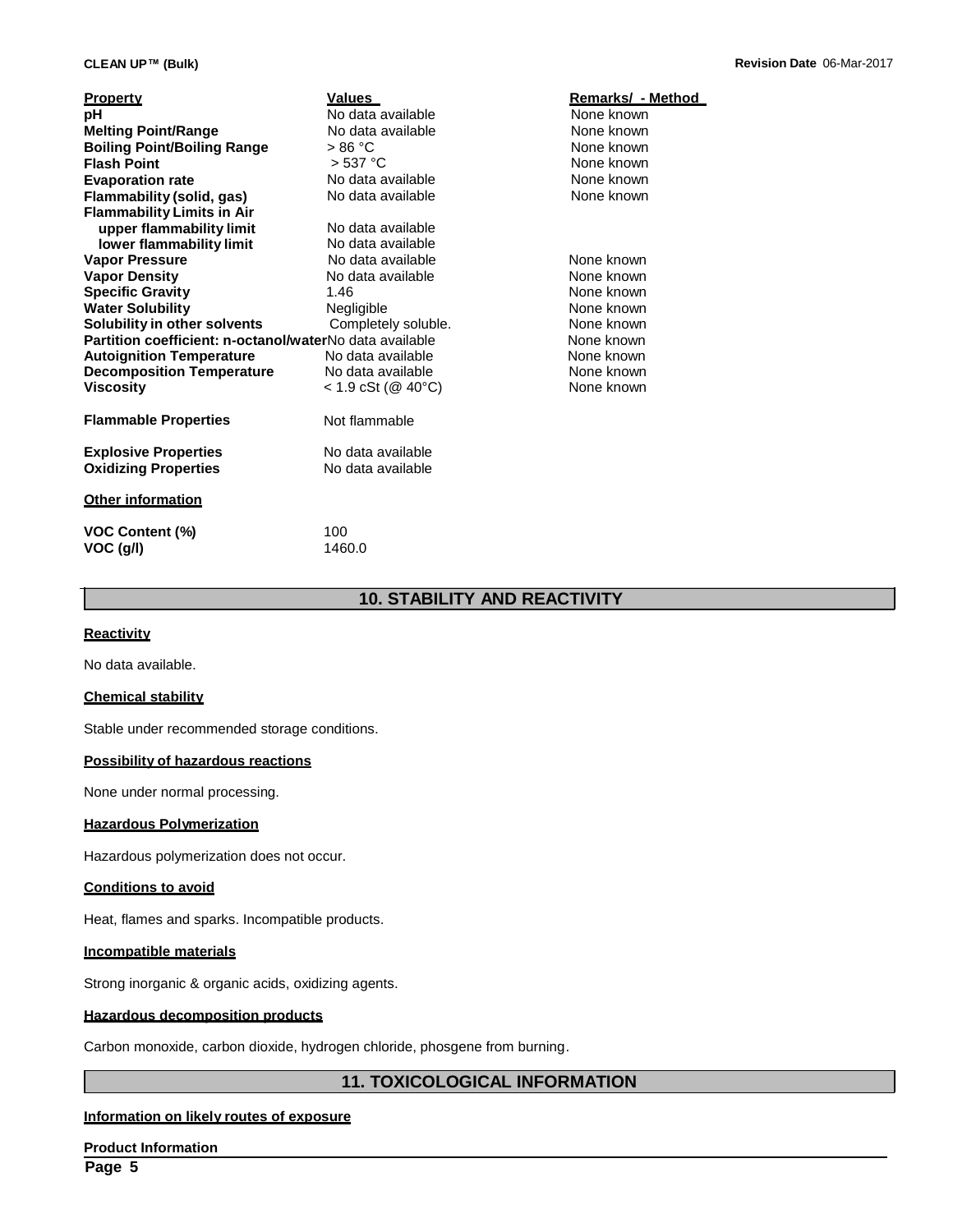| <b>Inhalation</b>                                                                        | Vapors may irritate throat and respiratory system.                       |                                                                                          |                        |                                                                                          |
|------------------------------------------------------------------------------------------|--------------------------------------------------------------------------|------------------------------------------------------------------------------------------|------------------------|------------------------------------------------------------------------------------------|
| <b>Eye Contact</b>                                                                       |                                                                          | Causes serious eye irritation.                                                           |                        |                                                                                          |
| <b>Skin Contact</b>                                                                      |                                                                          | Causes skin irritation. May cause allergic skin reaction                                 |                        |                                                                                          |
| <b>Ingestion</b>                                                                         |                                                                          | Potential for aspiration if swallowed.                                                   |                        |                                                                                          |
| <b>Chemical Name</b>                                                                     | LD50 Oral                                                                |                                                                                          | <b>LD50 Dermal</b>     | <b>LC50 Inhalation</b>                                                                   |
| Trichloroethylene                                                                        | $= 4290$ mg/kg (Rat)                                                     |                                                                                          | $>$ 20 g/kg (Rabbit)   | $= 8000$ ppm (Rat) 4 h = 26300<br>ppm (Rat) 1 h                                          |
| Symptoms related to the physical, chemical and toxicological characteristics             |                                                                          |                                                                                          |                        |                                                                                          |
| <b>Symptoms</b>                                                                          | No information available.                                                |                                                                                          |                        |                                                                                          |
| Delayed and immediate effects and also chronic effects from short and long term exposure |                                                                          |                                                                                          |                        |                                                                                          |
| <b>Sensitization</b>                                                                     |                                                                          |                                                                                          |                        | May cause sensitization of susceptible persons. May cause sensitization by skin contact. |
| <b>Mutagenic Effects</b>                                                                 | No information available.                                                |                                                                                          |                        |                                                                                          |
| Carcinogenicity                                                                          |                                                                          | The table below indicates whether each agency has listed any ingredient as a carcinogen. |                        |                                                                                          |
|                                                                                          | May cause cancer.                                                        |                                                                                          |                        |                                                                                          |
| <b>Chemical Name</b>                                                                     | <b>ACGIH</b>                                                             | <b>IARC</b>                                                                              | <b>NTP</b>             | <b>OSHA</b>                                                                              |
| Trichloroethylene                                                                        | A <sub>2</sub>                                                           | Group 1                                                                                  | Reasonably Anticipated | X                                                                                        |
|                                                                                          | ACGIH: (American Conference of Governmental Industrial Hygienists)       |                                                                                          |                        |                                                                                          |
| A2 - Suspected Human Carcinogen                                                          |                                                                          |                                                                                          |                        |                                                                                          |
| Group 1 - Carcinogenic to Humans                                                         | IARC: (International Agency for Research on Cancer)                      |                                                                                          |                        |                                                                                          |
| <b>NTP: (National Toxicity Program)</b>                                                  |                                                                          |                                                                                          |                        |                                                                                          |
|                                                                                          | Reasonably Anticipated - Reasonably Anticipated to be a Human Carcinogen |                                                                                          |                        |                                                                                          |
|                                                                                          | <b>OSHA: (Occupational Safety &amp; Health Administration)</b>           |                                                                                          |                        |                                                                                          |
| X - Present                                                                              |                                                                          |                                                                                          |                        |                                                                                          |
|                                                                                          |                                                                          |                                                                                          |                        |                                                                                          |
| <b>Reproductive Toxicity</b>                                                             | No information available.                                                |                                                                                          |                        |                                                                                          |
| STOT - single exposure                                                                   | No information available.                                                |                                                                                          |                        |                                                                                          |
| <b>STOT - repeated exposure</b>                                                          | No information available.                                                |                                                                                          |                        |                                                                                          |
| <b>Aspiration Hazard</b><br>May be fatal if swallowed and enters airways                 |                                                                          |                                                                                          |                        |                                                                                          |
| Numerical measures of toxicity - Product                                                 |                                                                          |                                                                                          |                        |                                                                                          |
| <b>Acute Toxicity</b>                                                                    |                                                                          | 0% of the mixture consists of ingredient(s) of unknown toxicity.                         |                        |                                                                                          |
| The following values are calculated based on chapter 3.1 of the GHS document:            |                                                                          |                                                                                          |                        |                                                                                          |
| LD50 Oral                                                                                | 15680971                                                                 |                                                                                          |                        |                                                                                          |
| <b>LD50 Dermal</b>                                                                       | 54786602                                                                 |                                                                                          |                        |                                                                                          |
| <b>Inhalation</b>                                                                        |                                                                          |                                                                                          |                        |                                                                                          |
| dust/mist                                                                                |                                                                          | 14.6 mg/L; Acute toxicity estimate                                                       |                        |                                                                                          |

## **12. ECOLOGICAL INFORMATION**

### **Ecotoxicity**

The environmental impact of this product has not been fully investigated.

| <b>Chemical Name</b>         | <b>Toxicity to Algae</b>                                                                                                             | <b>Toxicity to Fish</b>                                                                                                         | <b>Toxicity to</b><br><b>Microorganisms</b>                                                                                                                    | Daphnia Magna (Water<br>Flea)              |
|------------------------------|--------------------------------------------------------------------------------------------------------------------------------------|---------------------------------------------------------------------------------------------------------------------------------|----------------------------------------------------------------------------------------------------------------------------------------------------------------|--------------------------------------------|
| Trichloroethvlene<br>79-01-6 | EC50 96 h: = $450 \text{ mg/L}$<br>(Desmodesmus<br>subspicatus) $EC50$ 96 h: $=$<br>175 mg/L<br>(Pseudokirchneriella<br>subcapitata) | LC50 96 h: 31.4 - 71.8 mg/L<br>flow-through (Pimephales<br>promelas) LC50 96 h: 39 -<br>54 mg/L static (Lepomis<br>macrochirus) | $EC50 = 0.81$ mg/L 24 h<br>$EC50 = 115$ mg/L 10 min<br>$EC50 = 190$ mg/L 15 min<br>$EC50 = 235$ mg/L 24 h<br>$EC50 = 410$ mg/L 24 h<br>$EC50 = 975$ mg/L 5 min | EC50 48 h: $= 2.2$ mg/L<br>(Daphnia magna) |

**Persistence and Degradability** No information available.

#### **Bioaccumulation**

| --<br>$\sim$<br>hemic:<br><b>Name</b><br>ו ה.<br>. | . or<br><b>Pow</b><br>--<br>- - |
|----------------------------------------------------|---------------------------------|
| $\overline{\phantom{0}}$                           | $\overline{2}$                  |
| richloroethylene                                   | ں ے. ے                          |
| r <sub>1</sub>                                     |                                 |

## **Other Adverse Effects**

No information available.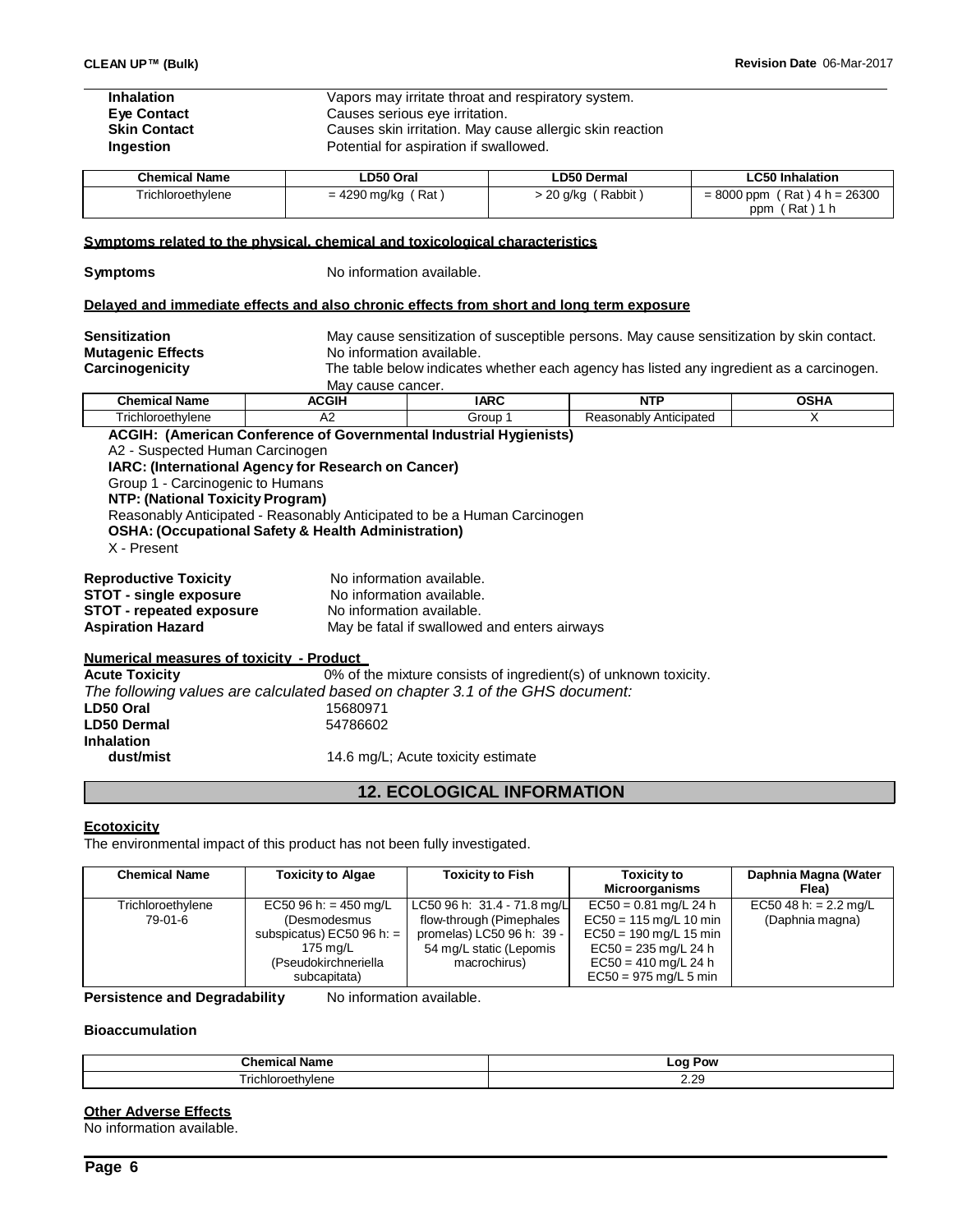## **13. DISPOSAL CONSIDERATIONS**

**Waste Disposal Methods** Dispose of in accordance with federal, state, and local regulations.

**Contaminated Packaging** Do not re-use empty containers.

| <b>Chemical Name</b>                | <b>RCRA</b>                                         |  | <b>RCRA - Basis for Listing</b>                                                 | <b>RCRA - D Series Wastes</b>                                                                                                                                                                                                                                                                                                                                                                                                            |                                   | <b>RCRA - U Series Wastes</b>                                            |
|-------------------------------------|-----------------------------------------------------|--|---------------------------------------------------------------------------------|------------------------------------------------------------------------------------------------------------------------------------------------------------------------------------------------------------------------------------------------------------------------------------------------------------------------------------------------------------------------------------------------------------------------------------------|-----------------------------------|--------------------------------------------------------------------------|
| Trichloroethylene - 79-01-6         | U228                                                |  | Included in waste streams:<br>F001, F002, F024, F025,<br>F039, K018, K019, K020 | 0.5 mg/L regulatory level                                                                                                                                                                                                                                                                                                                                                                                                                |                                   | U228                                                                     |
| <del>Component</del>                | <b>RCRA-Halogenated</b><br><b>Organic Compounds</b> |  |                                                                                 |                                                                                                                                                                                                                                                                                                                                                                                                                                          |                                   | RCRA - P Series Wastes   RCRA - F Series Wastes   RCRA - K Series Wastes |
| Trichloroethylene<br>79-01-6 (5-10) | Category I - Volatiles                              |  |                                                                                 | Toxic waste waste<br>number F025<br>Waste description:<br>Condensed light ends,<br>spent filters and filter aids,<br>and spent desiccant<br>wastes from the production<br>of certain chlorinated<br>aliphatic hydrocarbons, by<br>free radical catalyzed<br>processes. These<br>chlorinated aliphatic<br>hydrocarbons are those<br>having carbon chain<br>lengths ranging from one<br>to and including five, with<br>varying amounts and |                                   |                                                                          |
|                                     |                                                     |  |                                                                                 | positions of chlorine                                                                                                                                                                                                                                                                                                                                                                                                                    |                                   |                                                                          |
| <b>Chemical Name</b>                |                                                     |  |                                                                                 | substitution.                                                                                                                                                                                                                                                                                                                                                                                                                            | <b>California Hazardous Waste</b> |                                                                          |

Trichloroethylene Trichloroethylene

## **14. TRANSPORT INFORMATION**

| DOT.<br><b>UN-Number</b><br><b>Proper Shipping Name</b><br><b>Hazard Class</b><br><b>Packing Group</b><br><b>Description</b>           | <b>UN1710</b><br>Trichloroethylene<br>6.1<br>Ш<br>UN1710, Trichloroethylene, 6.1, III |
|----------------------------------------------------------------------------------------------------------------------------------------|---------------------------------------------------------------------------------------|
| TDG.<br><b>UN-Number</b><br><b>Proper Shipping Name</b><br><b>Hazard Class</b><br><b>Packing Group</b><br><b>Description</b>           | UN1710<br>Trichloroethylene<br>6.1<br>Ш<br>UN1710, Trichloroethylene, 6.1, III        |
| <b>MEX</b><br><b>UN-Number</b><br><b>Proper Shipping Name</b><br><b>Hazard Class</b><br><b>Packing Group</b><br><b>Description</b>     | UN1710<br>Trichloroethylene<br>6.1<br>Ш<br>UN1710, Trichloroethylene, 6.1, III        |
| <u>ICAO</u><br><b>UN-Number</b><br>Proper shipping name<br><b>Hazard Class</b><br><b>Packing Group</b><br><b>Description</b><br>Page 7 | UN1710<br>Trichloroethylene<br>6.1<br>Ш<br>UN1710. Trichloroethylene, 6.1. III        |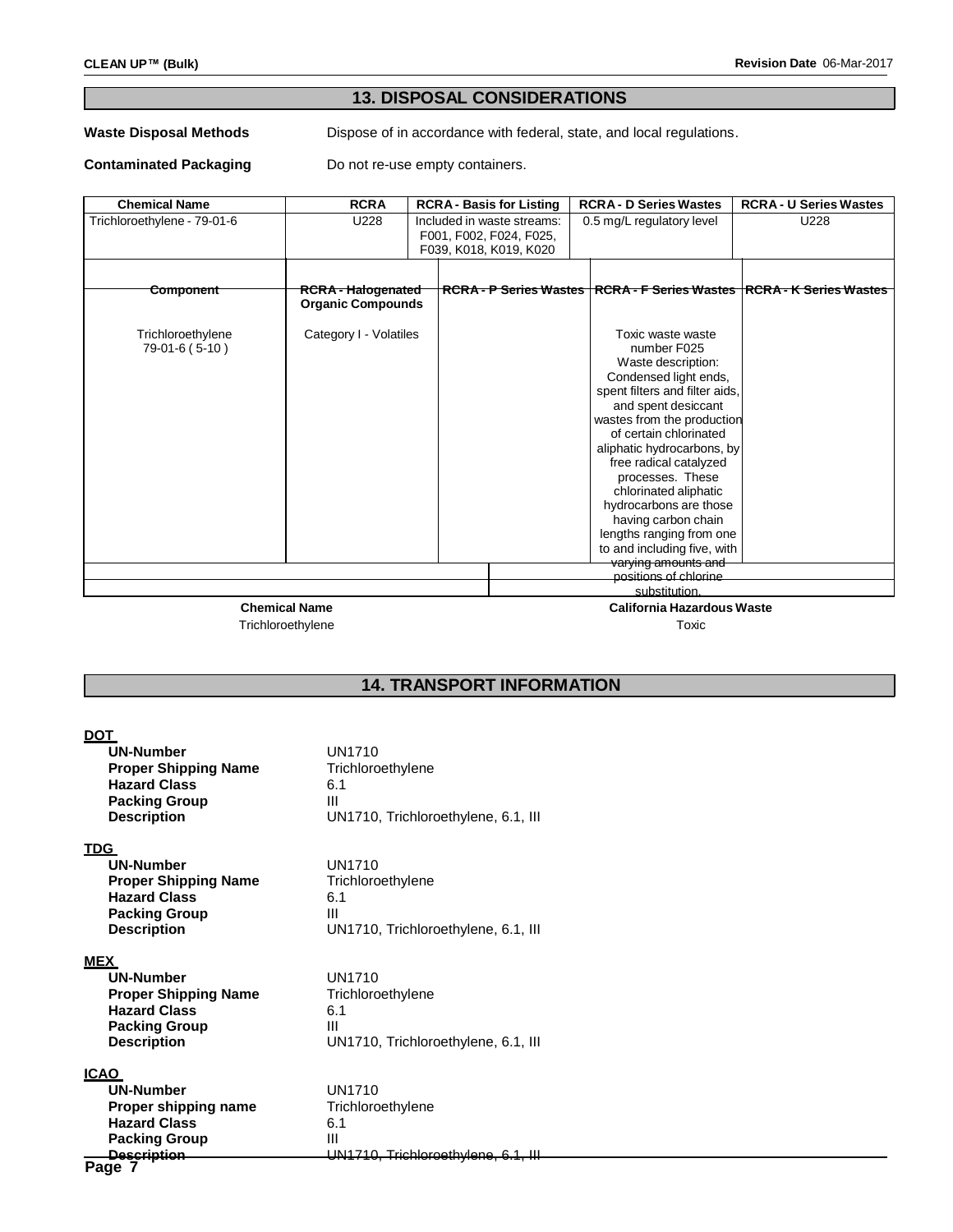| <b>IATA</b><br><b>UN-Number</b><br><b>Proper Shipping Name</b><br><b>Hazard Class</b><br><b>Packing Group</b><br><b>ERG Code</b><br><b>Description</b>                                               | UN1710<br>Trichloroethylene<br>6.1<br>Ш<br>160<br>UN1710, Trichloroethylene, 6.1, III                 |
|------------------------------------------------------------------------------------------------------------------------------------------------------------------------------------------------------|-------------------------------------------------------------------------------------------------------|
| <b>IMDG/IMO</b><br><b>UN-Number</b><br><b>Proper Shipping Name</b><br><b>Hazard Class</b><br><b>Packing Group</b><br>EmS No.<br><b>Description</b>                                                   | UN1710<br>Trichloroethylene<br>6.1<br>Ш<br>$F-A. S-A$<br>UN1710, Trichloroethylene, 6.1, III          |
| <b>RID</b><br><b>UN-Number</b><br><b>Proper Shipping Name</b><br><b>Hazard Class</b><br><b>Packing Group</b><br><b>Classification Code</b><br><b>Description</b>                                     | UN1710<br>Trichloroethylene<br>6.1<br>Ш<br>T1<br>UN1710, Trichloroethylene, 6.1, III                  |
| <b>ADR</b><br><b>UN-Number</b><br><b>Proper Shipping Name</b><br><b>Hazard Class</b><br><b>Packing Group</b><br><b>Classification Code</b><br><b>Tunnel Restriction Code</b><br><b>Description</b>   | UN1710<br>Trichloroethylene<br>6.1<br>Ш<br>T1<br>(E)<br>UN1710, Trichloroethylene, 6.1, III, (E)      |
| <u>ADN</u><br><b>Proper Shipping Name</b><br><b>Hazard Class</b><br><b>Packing Group</b><br><b>Classification Code</b><br><b>Special Provisions</b><br><b>Description</b><br><b>Limited Quantity</b> | Trichloroethylene<br>6.1<br>Ш<br>T <sub>1</sub><br>None<br>UN1710, Trichloroethylene, 6.1, III<br>5 L |

## **15. REGULATORY INFORMATION**

### **International Inventories**

#### **Legend**

**TSCA** - United States Toxic Substances Control Act Section 8(b) Inventory **DSL/NDSL** - Canadian Domestic Substances List/Non-Domestic Substances List

**Reactive Hazard** No

#### **U.S. Federal Regulations**

Section 313 of Title III of the Superfund Amendments and Reauthorization Act of 1986 (SARA). This product contains a chemical or chemicals which are subject to the reporting requirements of the Act and Title 40 of the Code of Federal Regulations, Part 372:

| <b>Chemical Name</b>                                                                                                                                                  | <b>CAS-No</b>          | Weight % | SARA 313 - Threshold<br>Values % |
|-----------------------------------------------------------------------------------------------------------------------------------------------------------------------|------------------------|----------|----------------------------------|
| Trichloroethvlene                                                                                                                                                     | 79-01-6                | 100      | 0.1                              |
| <b>SARA 311/312 Hazard Categories</b><br><b>Acute Health Hazard</b><br><b>Chronic Health Hazard</b><br><b>Fire Hazard</b><br><b>Sudden Release of Pressure Hazard</b> | Yes<br>No<br>Yes<br>No |          |                                  |